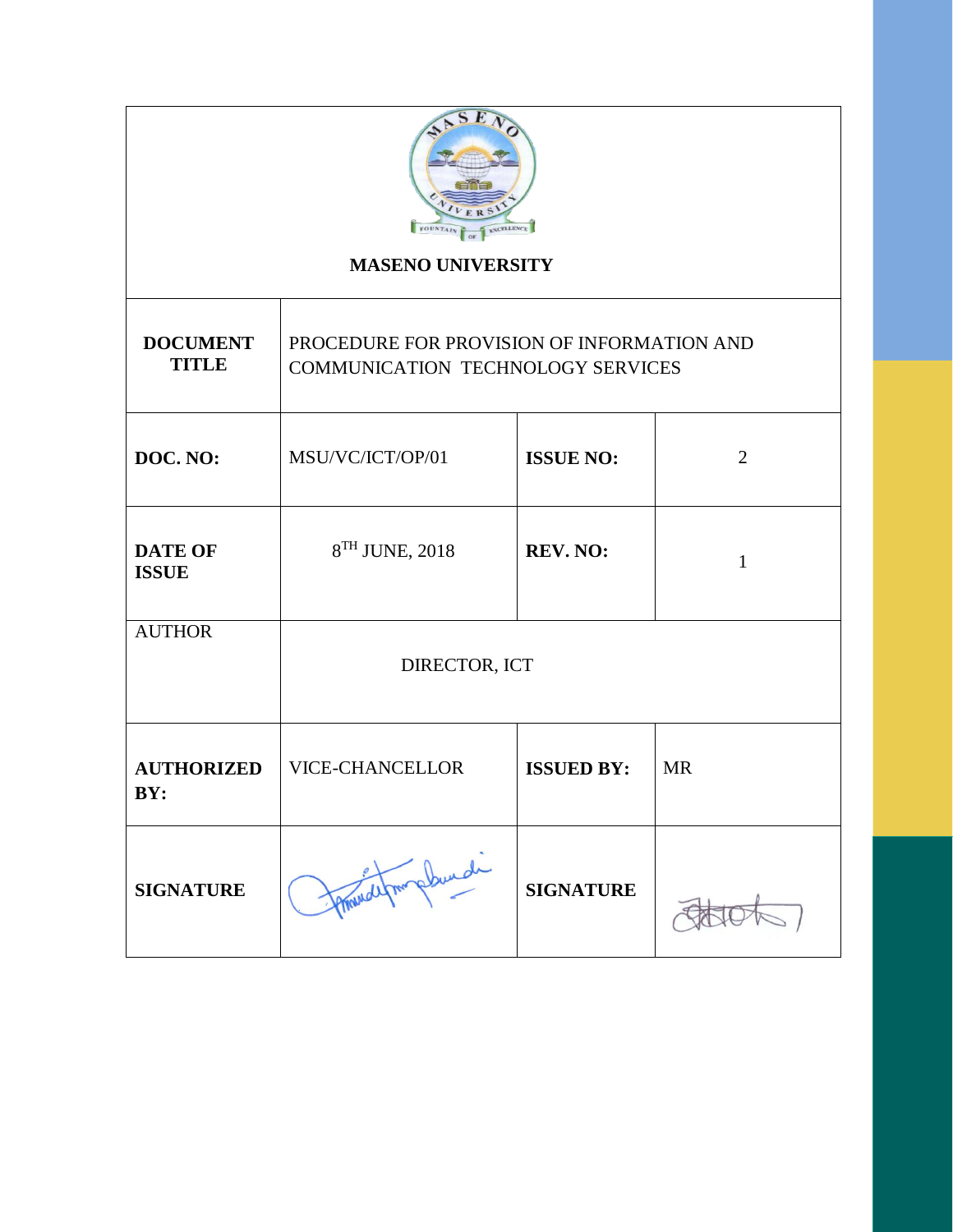| <b>DOCUMENT</b>      | PROCEDURE FOR PROVISION OF INFORMATION AND<br><b>COMMUNICATION TECHNOLOGY SERVICES</b> |                  |  |
|----------------------|----------------------------------------------------------------------------------------|------------------|--|
| DOC. NO:             | MSU/VC/ICT/OP/01                                                                       | <b>ISSUE NO:</b> |  |
| <b>DATE OF ISSUE</b> | $8TH$ JUNE, 2018                                                                       | <b>REV. NO:</b>  |  |

## **0.1 DOCUMENT CHANGES**

| #              | Date                       | <b>Details of Change</b> |                                                                              | <b>Authorization</b> |
|----------------|----------------------------|--------------------------|------------------------------------------------------------------------------|----------------------|
|                | $(dd\text{-}mm\text{-}yy)$ | Page                     | Clause/sub clause                                                            | Title                |
| 1              | 08/06/2018                 | 1                        | Inclusion of author. Title and issuance<br>by MR                             | <b>VC</b>            |
| 2              | 08/06/2018                 | $\overline{2}$           | 0.1 incorporated page column in the table<br>and title                       | <b>VC</b>            |
| 3              | 08/06/2018                 | $\overline{2}$           | 3.1. and 3.5 Reference to ISO 9001:2015<br>and MSU/VC/MR/OP/01 respectively. | <b>VC</b>            |
| $\overline{4}$ | 08/06/2018                 | 3                        | 4.2 Addition of T/IC                                                         | <b>VC</b>            |
| 5              | 08/06/2018                 | $3,4$ and<br>5           | 6 Assignment of responsibility to ICT<br>Director                            | <b>VC</b>            |
| 6              | 08/06/2018                 | All                      | Change of font type and size                                                 | <b>VC</b>            |

## **0.2 DOCUMENT DISTRIBUTION**

Documents shall be available on the Maseno University website for authorized users.

## **1. PURPOSE:**

To ensure efficient and effective provision of information and communication service to the University community.

## **2. SCOPE:**

The procedure cover provision of the required information and communication technology services to the students and staff of the university.

## **3. REFERENCES:**

- **3.1** ISO 9001:2015 Quality Management System requirements
- **3.2** Maseno University Quality Manual
- **3.3** Maseno University ICT Policy
- **3.4** ICT Regulations
- **3.5** MSU/VC/MR/OP/01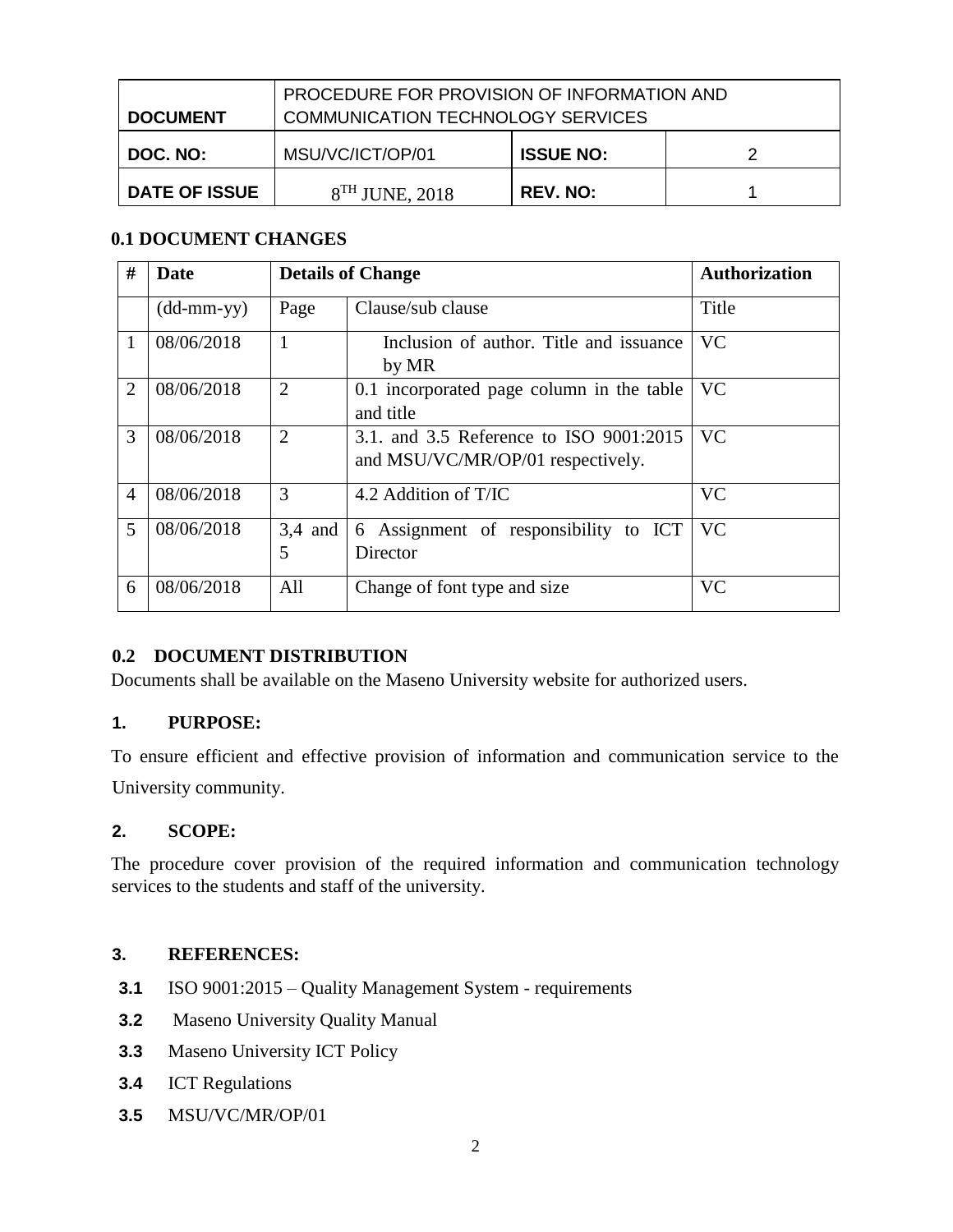| <b>DOCUMENT</b>      | PROCEDURE FOR PROVISION OF INFORMATION AND<br><b>COMMUNICATION TECHNOLOGY SERVICES</b> |                  |  |
|----------------------|----------------------------------------------------------------------------------------|------------------|--|
| DOC. NO:             | MSU/VC/ICT/OP/01                                                                       | <b>ISSUE NO:</b> |  |
| <b>DATE OF ISSUE</b> | $8TH$ JUNE, 2018                                                                       | <b>REV. NO:</b>  |  |

#### **4. TERMS AND DEFINITIONS/ABBREVIATIONS :**

- 4.1 ICT- Information Communication Technology
- 4.2 T/IC- Technician In-Charge
- 4.3 HOD Head of Department
- 4.4 GRN Goods Received Note
- 4.5 PRN Purchase Request Note
- 4.6 IP- Internet Protocol
- 4.7 UTP- Unshielded Twisted Pair

#### **5. RESPONSIBILITIES**:

The Director, ICT shall be responsible for effective implementation of this procedure.

### **6. 0 METHOD**

#### **6.1 ICT Services to Offices**

- 6.1.1 The ICT Director shall ensure the availability of the necessary ICT hardware, software and Information Management System (IMS) required by the university.
- 6.1.2 The ICT Director shall receive request for ICT hardware, software and IMS from various departments and offices for consideration and approval.
- 6.1.3 The ICT Director shall ensure the approved request are processed and provided accordingly.
- 6.1.4 The ICT Director shall ensure that the ICT equipments, software and IMS are installed and operational in various departments as appropriate.

## **6.2 ICT Repair Services**

- 6.2.1 Departments shall fill in service request forms and forward to ICT directorate.
- 6.2.2 The ICT Director shall delegate duty to appropriate staff.
- 6.2.3 The technician assigned the duty shall carry out the repair and both the user and the technical staff shall confirm completion of the repair on the service request form.
- 6.2.4 The technician shall submit the service request form dully signed to the Director.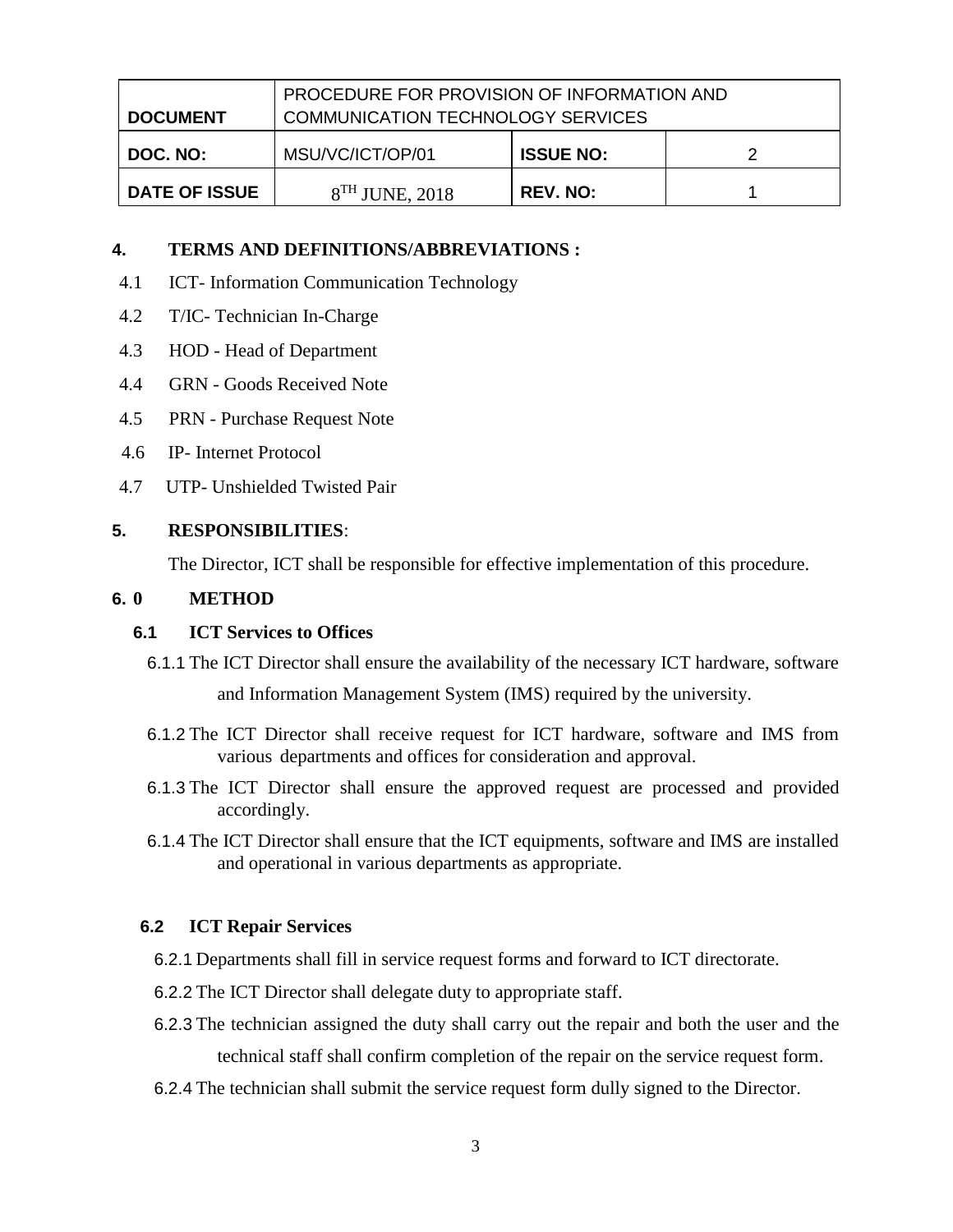| <b>DOCUMENT</b>      | PROCEDURE FOR PROVISION OF INFORMATION AND<br><b>COMMUNICATION TECHNOLOGY SERVICES</b> |                  |  |
|----------------------|----------------------------------------------------------------------------------------|------------------|--|
| DOC. NO:             | MSU/VC/ICT/OP/01                                                                       | <b>ISSUE NO:</b> |  |
| <b>DATE OF ISSUE</b> | $8TH$ JUNE, 2018                                                                       | <b>REV. NO:</b>  |  |

- 6.2.5 In case of incomplete repairs the Director shall ensure necessary steps are taken to solve the problem.
- 6.2.6 Where online service requests are used, an appropriate report shall be logged.
- 6.2.7 The mode of logging such reports is by sending an e-mail to helpdesk@maseno.ac.ke.

### **6.3 New Installation of Internet Services**

- 6.3.1 Departments shall fill in Network Installation request forms and forward to ICT Directorate.
- 6.3.2 The Director shall consider, approve and forward the request to Technician in charge of Networking Infrastructure.
- 6.3.3 Where dynamic addressing is not used, the T/IC shall give IP Address number to the user and assign a technician to carry out the installation.
- 6.3.4 The technician assigned the duty shall carry out the repair and both the user and technical shall fill in the service request form after certifying the repair.
- 6.3.5 Such reports may be filled online by sending an e-mail to helpdesk@maseno.ac.ke

#### **6.4 Internet Maintenance Service**

- 6.4.1 The user department shall inform the Network Infrastructure Administrator whenever there is failure with the Internet.
- 6.4.2 The T/IC shall be informed and shall attend to the problem immediately.
- 6.4.3 The T/IC shall also perform routine check up on all connections at planned intervals.
- 6.4.4 In cases of a major failure e.g. Mail or Web Server fails or there is communication failure due to internal or external factors, the T/IC shall inform the Director ICT.
- 6.4.5 The Director ICT shall inform the University in writing while the problem is being attended to.

#### **6.5 Web Content Update**

6.5.1 The web Administrator shall coordinate verification and updating of information on the web through a formal process on an agreed time interval and oversee the management of the web.